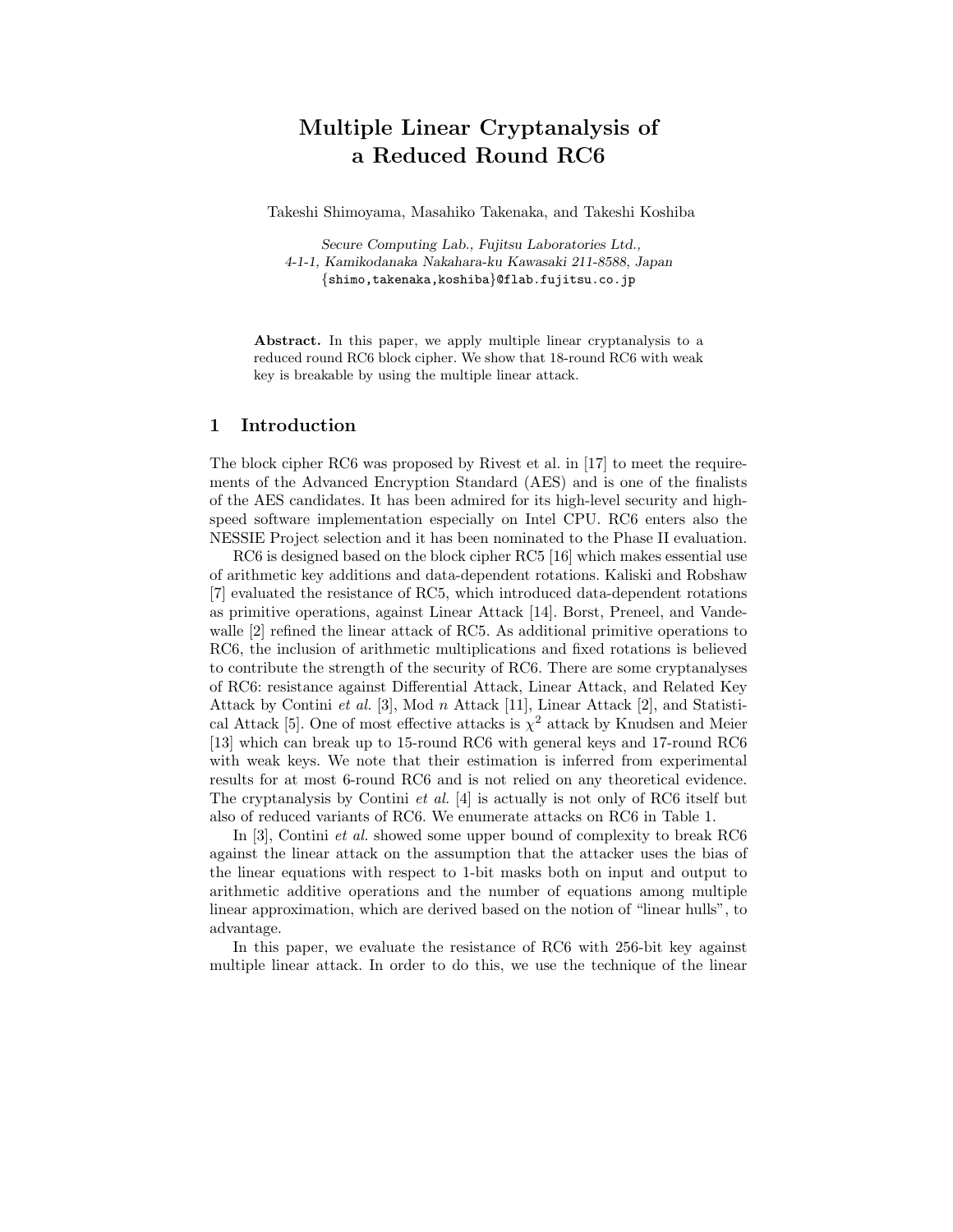| Attack                      |    | Rounds Data size | Comments                           |
|-----------------------------|----|------------------|------------------------------------|
| Linear Attack [2]           | 16 | $2^{119}$        | Upper bound of complexity          |
| Differential Attack [3]     | 12 | $2^{117}$        | Upper bound of complexity          |
| Mod $n$ Cryptanalysis [11]  |    |                  |                                    |
| $\chi^2$ Cryptanalysis [13] | 15 | 2119.0           | Lower bound of complexity          |
|                             |    |                  | (estimation)                       |
|                             | 17 | $\leq 2^{118}$   | Lower bound                        |
|                             |    |                  | (estimation, $1/2^{80}$ weak keys) |
| Multiple Linear Attack      | 18 | $2^{127.423}$    | Lower bound                        |
| [This paper]                |    |                  | $(1/2^{90}$ weak keys)             |
|                             |    |                  |                                    |

Table 1. Attacks on RC6

probability that we obtain by taking multiple paths into account and the theory of multiple linear approximation and evaluate rigorously the complexity to break RC6. To do that, we introduce a novel technique to use a "Matrix Representation" that is a generalization of the piling up lemma to obtain the linear probability. This technique ease us to count the multiple path and to estimate more exactly the linear probability that might depend on the extended-keys. As a result, we show that the target key of 14-round RC6 can be recovered and also that the target key of 18-round RC6 with weak keys, which exists with probability  $1/2^{90}$  at least, can be recovered.

#### 2 Preliminary

For any function  $Y = F(X)$ , input mask  $\Gamma X$  and output mask  $\Gamma Y$ , we define the bias of linear equations  $Bias_F()$  and the linear probability  $LP_F()$  as follows.

$$
Bias_F(TX \to \Gamma Y) = 2 \cdot \frac{\# \{X | (TX \cdot X) \oplus (TY \cdot F(X)) = 0\}}{\# \{X\}}
$$
  

$$
LP_F(TX \to \Gamma Y) = (Bias_F(TX \to \Gamma Y))^2
$$

It is well known that for any r functions  $X_{i+1} = F_i(X_i)$   $(i = 1, ..., r)$  the composite function  $H(X) = F_r \circ \cdots \circ F_1(X)$  has the expected (w.r.t. keys) linear probability satisfying<sup>1</sup>

$$
LP_H(TX_1 \to TX_{r+1}) = \sum_{\substack{TX_2,\ldots,TX_r}} \{ \prod_{i=1}^r LP_{F_i}(TX_i \to TX_{i+1}) \}.
$$

Let  $e_0, ..., e_{31}$  denote unit vectors over  $GF(2)^{32}$  such that the *i*th element of  $e_i$  is 1 and the other elements of  $e_i$  are 0. Here we adopt the description of the descending order for vectors (e.g.,  $e_0 = (0, ..., 0, 1)$ ).

In this paper, we identify 32-bit values, which are used in RC6 encryption, with elements of  $GF(2)^{32}$ , unless otherwise specified.

<sup>&</sup>lt;sup>1</sup> Strictly speaking, we need more structural information of functions  $F_i$  for holding the equation.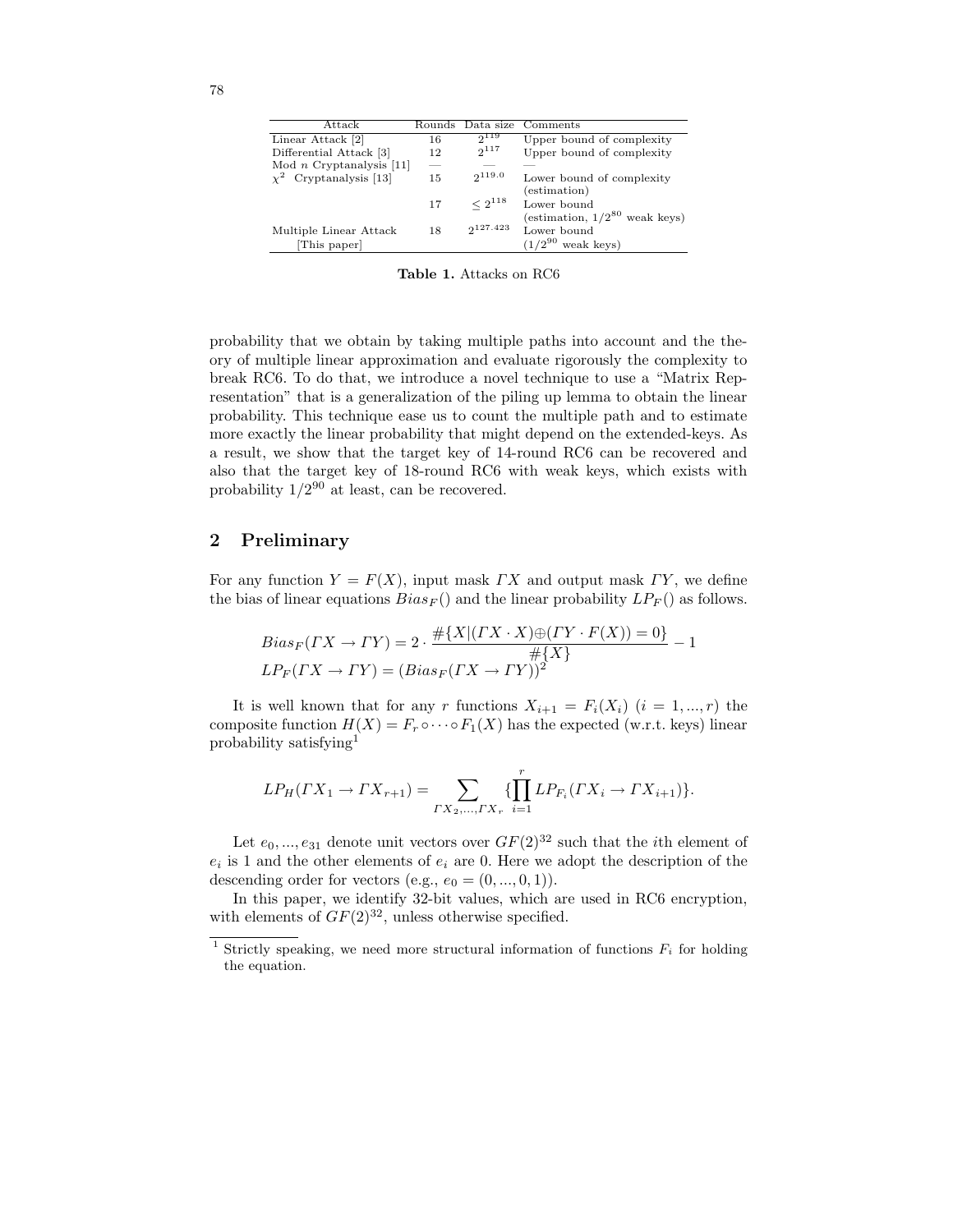

Fig. 1. Original RC6 and its equivalent transformation

## 3 RC6 and Its Equivalent Transformation

RC6 is a block cipher proposed by Rivest *et al.* [17]. It has a variable number of rounds denoted r and key size of 8b bits. The design is word-oriented for word sizes w and the block size is 4w. Currently RC6 with  $r = 20$ ,  $4w = 128$  and  $8b = 128, 192, 256$  is recommended to give sufficient resistance against possible attacks. (See Figure 1). In this paper, we refer *n*-round RC6 to  $\text{RC6}_{(n)}$ . We leave the key scheduling of RC6, which generates extended keys from private keys, out of consideration.

In this paper, we use a Feistel-like description of RC6 which is obtained by exchanging input-output words  $B$  and  $C$  equivalently. It is easy to see that the new description help us to capture structural properties of RC6. (As long as the authors know, the new description is not shown.)

We consider a block cipher RC6⊕ that is obtained by replacing arithmetic additions of extended-keys of RC6 by exclusive-oring of extended-keys.

Moreover, we consider weak-keys of 2r-round RC6. We define two types of weak keys. "Type I weak keys" are ones such that  $lsb_5(S[4i-3]) = lsb_5(S[4i-$ 4]) = 0, and "Type II weak keys" are ones such that  $lsb<sub>4</sub>(S[4i-3]) = lsb<sub>4</sub>(S[4i-$ 4) = 0. It is easy to see that Type I weak-keys is of the fraction  $2^{-10r}$ , and Type II weak-keys is of the fraction  $2^{-8r}$ . Later, we will show that those of weak-keys are actually "weak".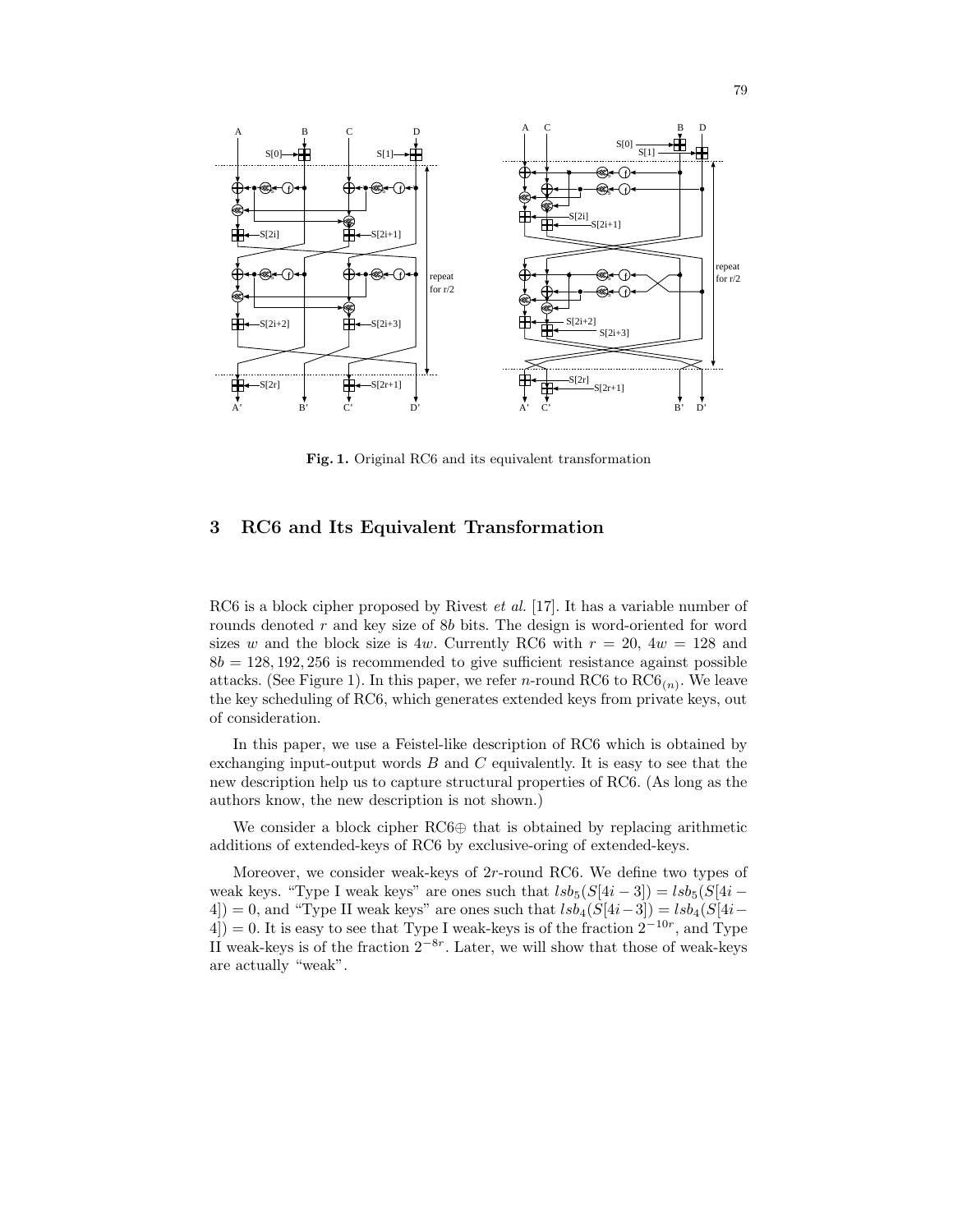

Fig. 2. Linear mask of  $R$ 

#### 4 Linear Probabilities of Data-Dependent Rotation

We consider a partial function  $R$  of  $RC6$  as follows. (See also Figure 2).

$$
R: (A, C, t, u) \in (GF(2)^{32})^{4} \to (A'', C'') \in (GF(2)^{32})^{2}.
$$
  
\n
$$
A'' = (A \oplus t) \lllt u
$$
  
\n
$$
C'' = (C \oplus u) \lllt t
$$

Let  $\Gamma A, \Gamma C, \Gamma t, \Gamma u, \Gamma A'', \Gamma A''$  be masks for the variables  $A, C, t, u, A'', C''$ of R, respectively. We consider linear approximation with significant linear probability such that  $\Gamma t = \Gamma u = 0$ .

Let us consider, for example, the case where  $\Gamma A = \Gamma C = \Gamma A'' = \Gamma C'' = e_0$ . Then, if  $lsb_5(t) = lsb_5(u) = 0$  then  $Ae_0 \oplus A''e_0 = 0$  and  $Ce_0 \oplus C''e_0 = 0$ . Only if the case where  $lsb_5(t) = lsb_5(u) = 0$  occurs (its probability is  $2^{-10}$ ), the probability that the equation  $Ae_0 \oplus Ce_0 \oplus A''e_0 \oplus C''e_0 = 0$  holds is biased. Thus, we have

$$
LP_R((e_0, e_0, 0, 0) \to (e_0, e_0)) = 2^{-20}.
$$

Similarly, we obtain the following equations for  $i, j, k, l \in \{0, 1, 2, 3, 4\}$ 

$$
LP_R((e_i, e_j, 0, 0) \to (e_k, e_l)) = 2^{-20}.
$$

#### 5 Linear Probability of RC6 with weak keys

In this section, we consider the linear probability of  $2r$ -round RC6 with Type II weak keys by taking "multiple paths". In general, the linear characteristic probability depends on the key-value. Here, for simplicity, we consider RC6⊕. We assume that key is randomly distributed. In the case that the least significant five bits of extended-key related to linear approximation is fixed (especially, in the case of weak-keys), we can calculate the precise linear probability for each linear approximation. We will discuss how to calculate it in Section 7.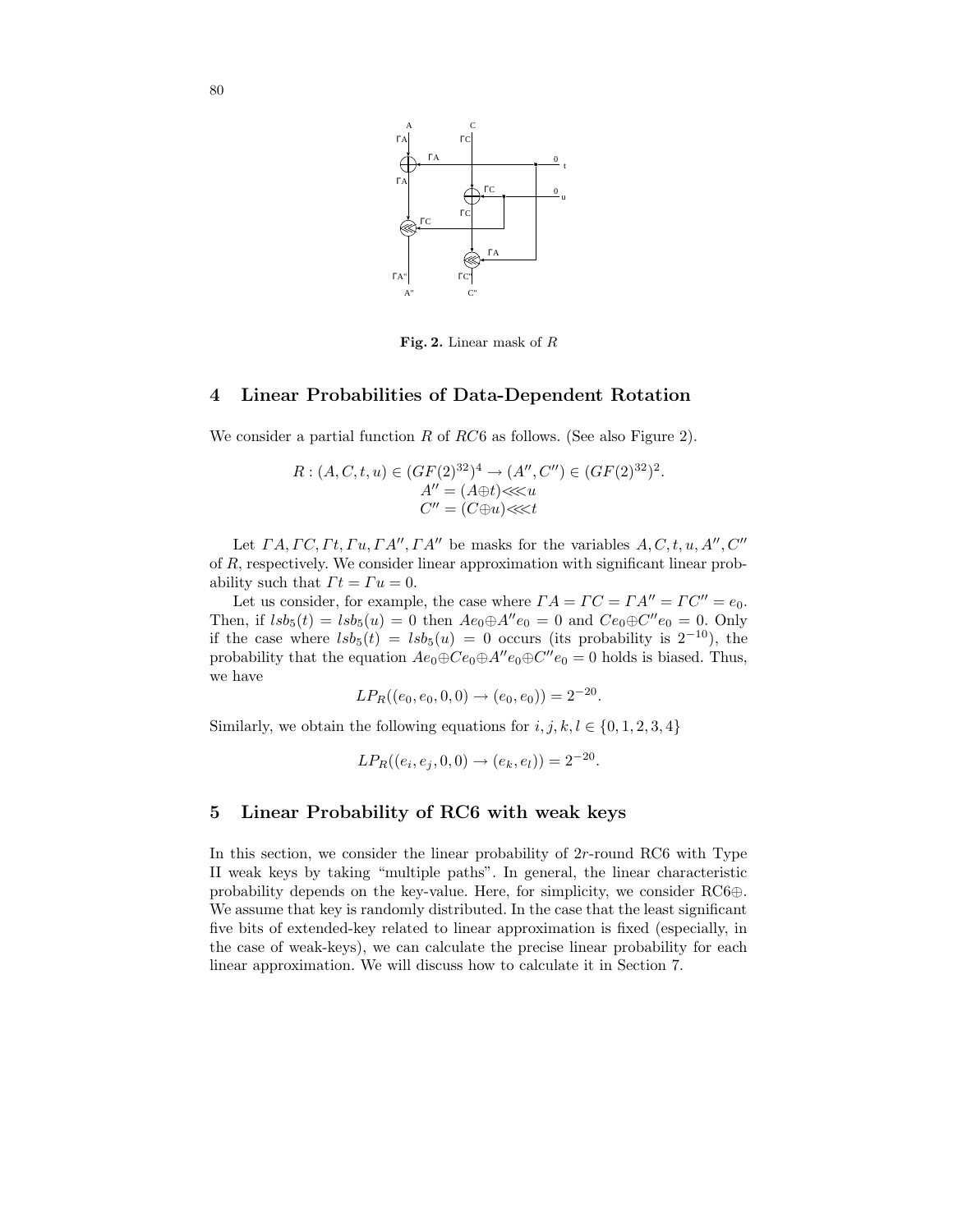| round          | output mask of $(A, C)$    |
|----------------|----------------------------|
|                | $(e_i, e_j)$               |
| $\overline{2}$ | $(e_4,e_4)$<br>$(e_0,e_0)$ |
|                | $(e_k, e_l)$               |
|                |                            |

Table 2. 4-round multiple linear path of RC6⊕

Let us consider 4-round RC6⊕. If we set the input mask for  $(A, C)$  being  $(e_i, e_j)$   $(i, j \in \{0, ..., 4\})$  and its output mask being  $(e_k, e_l)$   $(k, l \in \{0, ..., 4\})$ , then for any  $i, j, s, t \in \{0, ..., 4\}$  the following holds:

$$
|Bias_R((e_i, e_j, 0, 0) \to (e_s, e_t))|=2^{-10}.
$$

Thus we can show that the absolute value of linear characteristic per path of 4-round RC6⊕ is  $2^{-40}$  by the piling up lemma in average of the key.

Since there exist at least  $25 = 5^2$  linear characteristic paths such that input mask  $(e_i, e_j)$  and output mask  $(e_k, e_l)$  are equal but any other intermediate masks are different from the input mask, we can calculate linear characteristic over multiple paths. (See Table 2.)

$$
LP_{RC6 \oplus_{(4)}}((e_0, e_0, 0, 0) \to (e_0, e_0, 0, 0))
$$
  
= 
$$
\sum_{s,t} LP_R((e_0, e_0) \to (e_s, e_t))LP_R((e_s, e_t) \to (e_0, e_0))
$$
  
= 
$$
25 \cdot (2^{-40}) = 2^{-35.356}
$$

Moreover, the linear probability of  $2r$ -round RC6⊕ is derived as follows.

$$
LP_{RC6\bigoplus_{(2r)}((e_i, e_j, 0, 0) \to (e_k, e_l, 0, 0))}
$$
  
\n
$$
\geq 2^{-20} (25 \cdot (2^{-20}))^{r-1}
$$
  
\n
$$
= 2^{-20-15.356(r-1)}
$$

It is easy to consider the linear approximation of  $(2r + 1)$ -round RC6⊕ from the linear approximation of 2r-round RC6⊕ obtained above. (See Table 3.)

Next, we consider Type II weak-keys of RC6. It is easy to see that if  $lsb_4(K)$  = 0 then arithmetic addition of some fixed 32-bit value K (say,  $Y = X + K$  mod  $2^{32}$ ) does not cause any carry-over in the least significant 5 bits. In this case, the equation  $LP_{add_K}(e_i \rightarrow e_i) = 1$  always holds for  $i \in \{0, ..., 4\}$ . Such keys can be generated with probability  $2^{-4}$  if K is randomly distributed.

This implies that the linear probability of RC6 with weak key of Type II is independent of keys. Thus, we can say that the resistance of RC6 with such keys against multiple linear attack is reduced to the one of RC6⊕ against multiple linear attack. In this sense, we can regard such keys as weak ones. (For example, some weak keys of 3-round RC6 are characterized as ones with least significant four bits each of  $S[0], S[1], S[4], S[5]$  is 0. So, the fraction of such weak keys is  $2^{-16}$ .)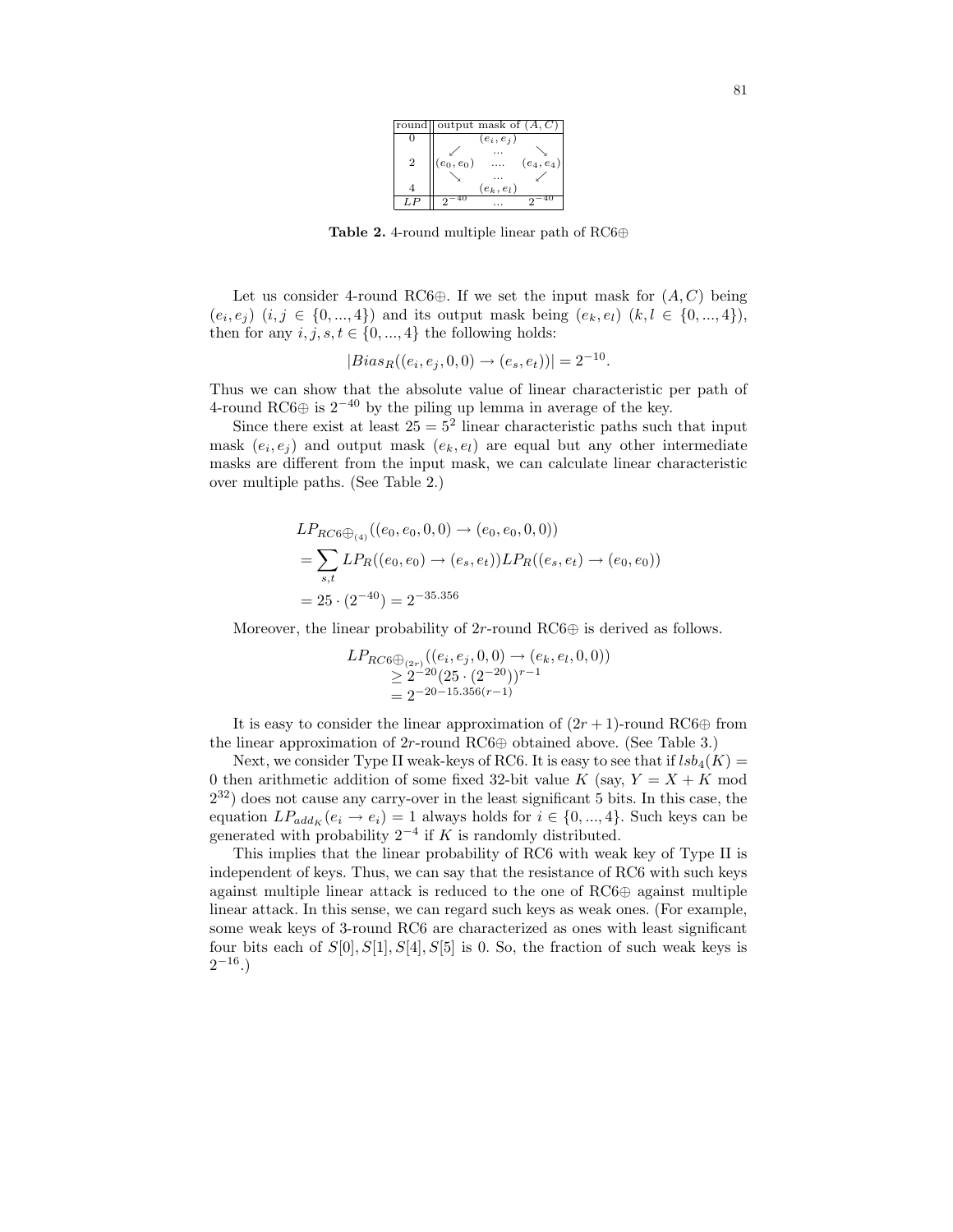| round | input                                            | output                                | linear                 | fraction of      |  |  |  |  |
|-------|--------------------------------------------------|---------------------------------------|------------------------|------------------|--|--|--|--|
|       | mask                                             | mask                                  | probability $(\log_2)$ | weak keys of RC6 |  |  |  |  |
| 3     | $(0, 0, e_i, e_i)$                               | $(e_k, e_l, 0, 0)$                    | $-20.000$              | $2^{\sim}$ 16    |  |  |  |  |
| 5     | $(0, 0, e_i, e_i)$                               | $(e_k, e_l, 0, 0)$                    | $-35.356$              | $2^{-24}$        |  |  |  |  |
| 7     |                                                  | $(0, 0, e_i, e_i)$ $(e_k, e_l, 0, 0)$ | $-50.712$              | $2^{-32}$        |  |  |  |  |
| 9     | $(0, 0, e_i, e_j)$                               | $(e_k, e_l, 0, 0)$                    | $-66.068$              | $2^{-40}$        |  |  |  |  |
| 11    | $(0, 0, e_i, e_i)$                               | $(e_k, e_l, 0, 0)$                    | $-81.424$              | $2^{-48}$        |  |  |  |  |
| 13    | $(0, 0, e_i, e_i)$                               | $(e_k, e_l, 0, 0)$                    | $-96.780$              | $2^{-56}$        |  |  |  |  |
| 15    | $(0, 0, e_i, e_i)$                               | $(e_k, e_l, 0, 0)$                    | $-112.136$             | $2^{\sim -64}$   |  |  |  |  |
| 17    | $(0, 0, e_i, e_i)$                               | $(e_k, e_l, 0, 0)$                    | $-127.492$             | $2^{-72}$        |  |  |  |  |
|       | Note that $i, j, k, l$ range over $\{0, , 4\}$ . |                                       |                        |                  |  |  |  |  |

**Table 3.** The linear probability of RC6 with Type II weak keys (or  $\text{RC6}\oplus$ )

| Input mask $(FA, \Gamma C)$                                                   |  | $(e_i, e_j), i, j \in \{0, , 4\}$ |             |            |  |  |  |  |
|-------------------------------------------------------------------------------|--|-----------------------------------|-------------|------------|--|--|--|--|
| Output mask $(FA', T'C')$ $(e_0, e_0)$ $(e_k, e_0)$ $(e_0, e_l)$ $(e_k, e_l)$ |  |                                   |             |            |  |  |  |  |
| Linear prob. of addition                                                      |  | $2^{\sim}$                        |             |            |  |  |  |  |
| Linear prob. of 1-round RC6 $2^{-20}$                                         |  | $2^{\sim}$                        | $2^{\circ}$ | $2^{\sim}$ |  |  |  |  |
| Note that $k \neq 0, l \neq 0$ .                                              |  |                                   |             |            |  |  |  |  |

Table 4. The linear probability of 2-round RC6

## 6 Linear Probability of RC6

There are several researches about success probability of linear approximation for arithmetic addition  $Y = X + K$  on the assumption that K is randomly chosen but fixed ([7, 10, 15, 4]). In this paper, we consider linear approximation only of the form  $Xe_i \oplus Ye_i = 0$ , which is a relation between a 1-bit of input and a 1-bit of output. Let us see it more precisely.

It is well known that the expectation (w.r.t. keys) of the bias of linear equations satisfies that  $LP_{add_K}(e_0 \to e_0) = 1$ , and  $LP_{add_K}(e_i \to e_i) = 2^{-2}$ ,  $(i \neq 0)$ on the average of  $K$ . By utilizing these equations, it is easy to calculate the linear probability of 2-round RC6 with the key addition. We note that the linear probability of key addition can be obtained only from output masks. The linear probability of 2-round RC6 follows from the linear probability of addition, the linear probability of 1-round RC6⊕, obtained in the previous section, and the piling up lemma. (See Table 4.)

Any output mask  $(IA', IC')$  corresponds with one of  $(e_0, e_0), (e_k, e_0), (e_0, e_l)$ and  $(e_k, e_l)$ . The number of output masks of each type is 1, 4, 4 and 16, respectively. Thus we have the linear probability of 4-round RC6 over multiple paths such that the input mask is of the form  $(e_i, e_j, 0, 0)$  and the output mask is of the form  $(e_0, e_0, 0, 0)$  as follows.

$$
LP_{RC6_{(4)}}((e_i, e_j, 0, 0) \rightarrow (e_0, e_0, 0, 0))
$$
  
=  $2^{-20}(2^{-20} + 4 \cdot 2^{-22} + 4 \cdot 2^{-22} + 16 \cdot 2^{-24})$   
=  $2^{-38}$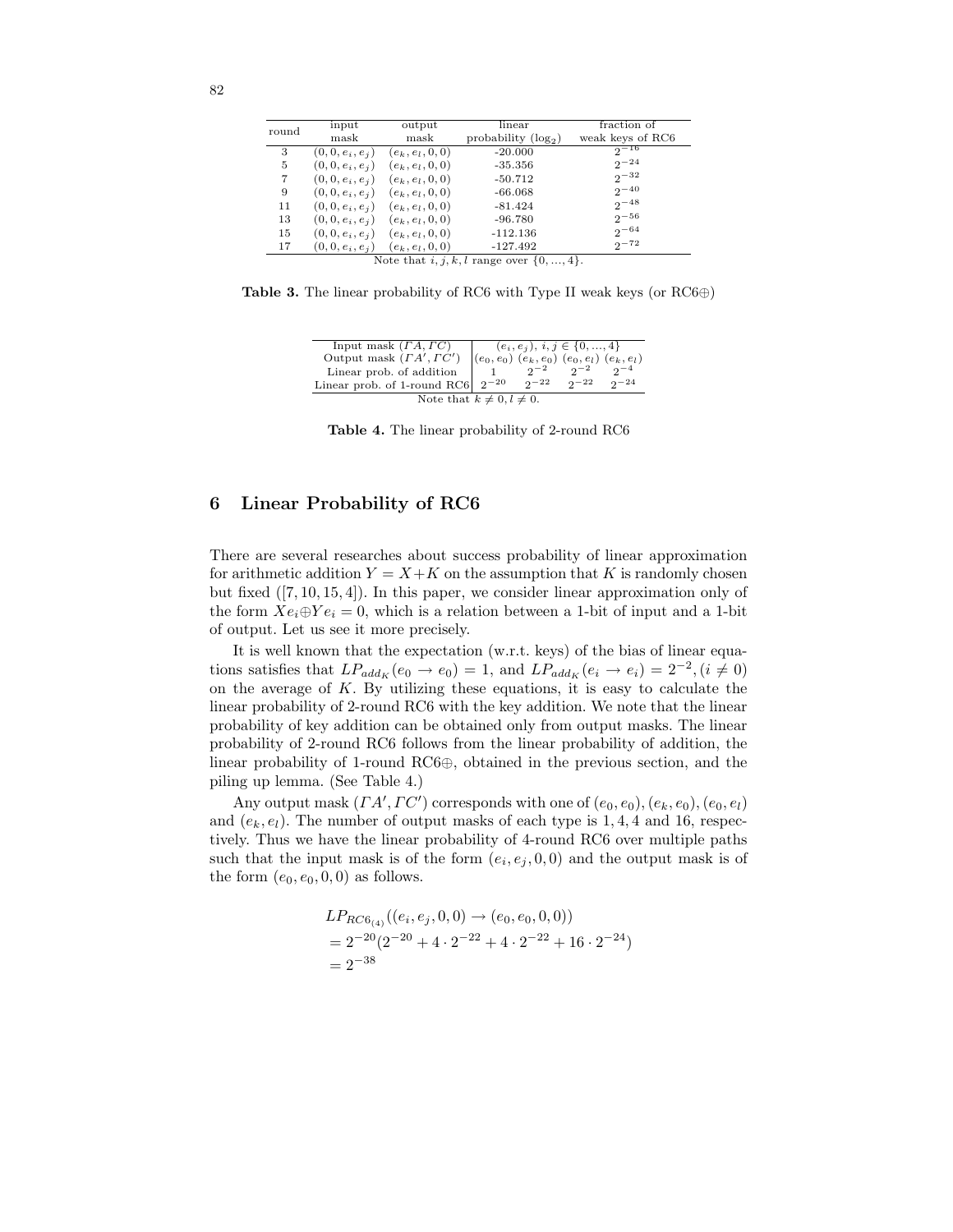| round | input mask         | output mask        | linear probability                                                        |
|-------|--------------------|--------------------|---------------------------------------------------------------------------|
|       | (A, C, B, D)       | (A', C', B', D')   | $(\log_2)$                                                                |
| 3     | $(0, 0, e_i, e_i)$ | $(e_k, e_l, 0, 0)$ | $-20-2\mu({i, j, k, l})$                                                  |
| 5     | $(0, 0, e_i, e_i)$ | $(e_k, e_l, 0, 0)$ | $-38-2\mu({i, j, k, l})$                                                  |
| 7     | $(0, 0, e_i, e_i)$ | $(e_k, e_l, 0, 0)$ | $-56-2\mu({i, j, k, l})$                                                  |
| 9     | $(0, 0, e_i, e_i)$ | $(e_k, e_l, 0, 0)$ | $-74-2\mu({i,j,k,l})$                                                     |
| 11    | $(0, 0, e_i, e_i)$ | $(e_k, e_l, 0, 0)$ | $-92-2\mu({i, j, k, l})$                                                  |
| 13    | $(0, 0, e_i, e_i)$ | $(e_k, e_l, 0, 0)$ | $-110-2\mu({i,j,k,l})$                                                    |
|       |                    |                    | Note that $i, j, k, l \in \{0, , 4\}, \mu(X) = \#\{x \neq 0   x \in X\}.$ |

Table 5. The linear probability of RC6

Similarly, we have the linear probability of  $2r$ -round RC6 over the same multiple paths as follows.

$$
LP_{RC6_{(2r)}}((e_i, e_j, 0, 0) \to (e_0, e_0, 0, 0)) \ge 2^{-20 - 18(r-1)}
$$

Furthermore, we have the linear probability of 2r-round RC6 over multiple paths of the other types.

$$
LP_{RC6_{(2r)}}((e_i, e_j, 0, 0) \to (e_k, e_0, 0, 0)) \ge 2^{-22-18(r-1)}
$$
  
\n
$$
LP_{RC6_{(2r)}}((e_i, e_j, 0, 0) \to (e_0, e_l, 0, 0)) \ge 2^{-22-18(r-1)}
$$
  
\n
$$
LP_{RC6_{(2r)}}((e_i, e_j, 0, 0) \to (e_k, e_l, 0, 0)) \ge 2^{-24-18(r-1)}
$$

By utilizing the linear approximation of  $2r$ -round RC6, it is not hard to consider the linear approximation of  $2r + 1$ -round RC6, We note that the linear probability is affected by the extended-key that is added to input data B and  $D$  to the first round. Namely, we have to take into account that the linear probability depends on the bit position of the input mask. We illustrate an estimation of the linear probability of reduced-round RC6 in Table 5.

## 7 Linear Probability of a Fixed Key

In this section, we give a way to calculate the more precise linear probability of the linear approximation  $Ae_i \oplus Ce_j \oplus A'e_k \oplus C'e_l = 0$  for RC6 with any fixed key. In Section 5 and Section 6, we calculated the linear probability in average of keys.

On the other hand, especially as in the case of Type I weak keys, that is the least significant five bits of the extended key is 0, then, by keeping the sign of the bias of linear equation in mind when summing the bias of linear equation, we can generalize the piling up lemma to calculate the bias of linear equation more precisely.

Now, we consider the linear probability of RC6 with Type I weak key. For a simpler exposition, we calculate the linear probability of 4-round RC6 with the weak keys such that the input and the output mask are both  $(e_0, e_0, 0, 0)$ . We show the bias of each linear characteristic in Table 6. For example, the linear characteristic for paths from the 0th round through the second round to the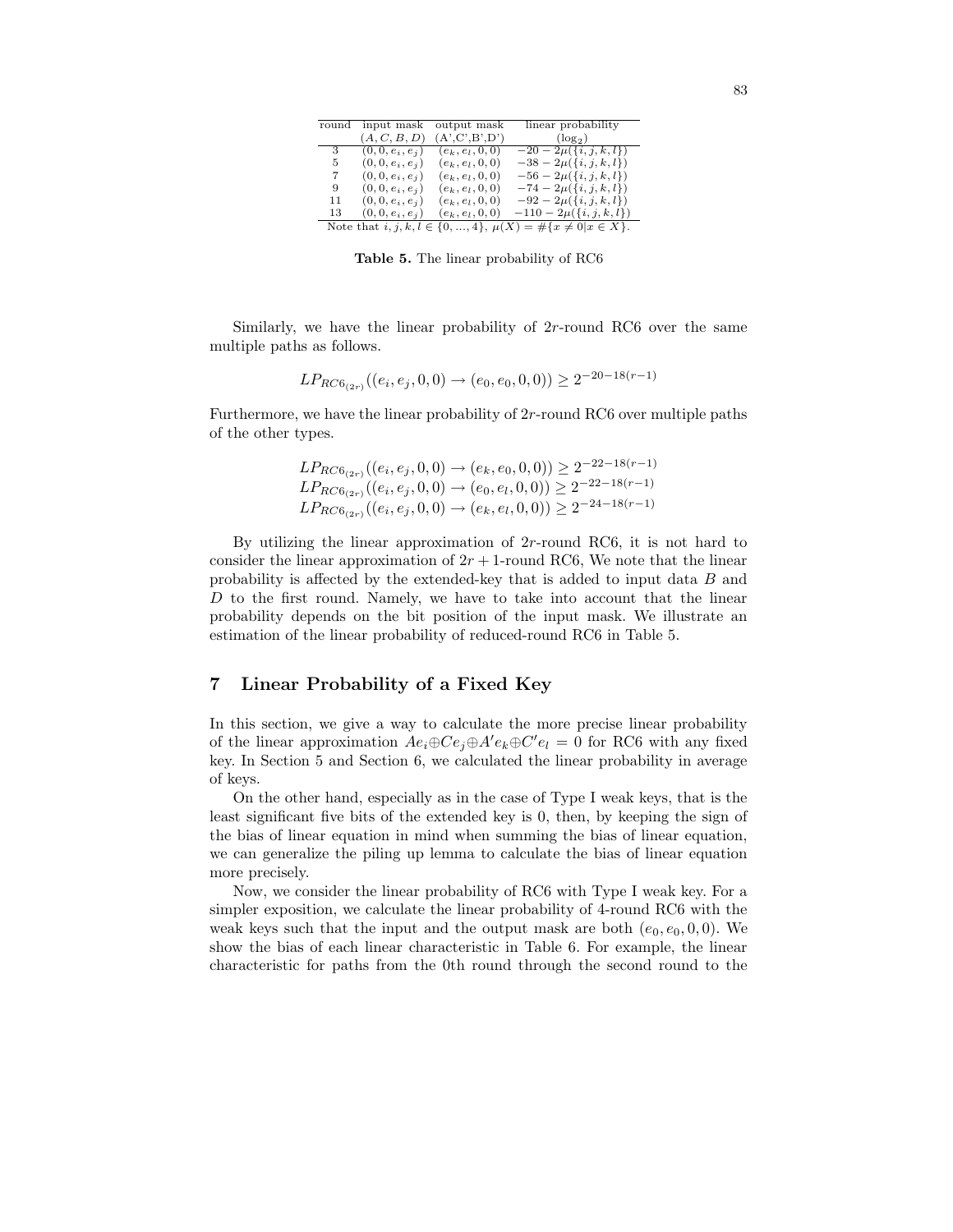Input mask 00 00 00 00 00 00 00 00 00 00 00 00 00 00 00 00 00 00 00 00 00 00 00 00 00 1st R. Bias  $(\times 2$  2nd R. mask <sup>−</sup>10) 1 -1 1 -1 1 -1 1 -1 1 -1 1 -1 1 -1 1 -1 1 -1 1 -1 1 -1 1 -1 1 2nd R. mask 00 01 02 03 04 10 11 12 13 14 20 21 22 23 24 30 31 32 33 34 40 41 42 43 44  $\frac{3rd \text{ R}}{$ Output mask <sup>−</sup>10) 1 -1 1 -1 1 -1 1 1 -1 -1 1 1 1 1 1 -1 -1 1 1 1 1 -1 1 1 1 Output mask 00 00 00 00 00 00 00 00 00 00 00 00 00 00 00 00 00 00 00 00 00 00 00 00 00 Total Bias ( $\times 2$ <sup>−</sup>20) 1 1 1 1 1 1 1 -1 -1 1 1 -1 1 -1 1 1 -1 -1 1 -1 1 1 1 -1 1 Table 6. The bias of linear characteristic path such that the input and output masks are both  $(e_0, e_0, 0, 0)$  (4-round RC6 with Type I weak key)

| Input  |              |       |      |      |                               |      |      |      |      |         | Output Mask $(k, l)$ |      |              |      |      |                            |      |      |              |      |      |      |      |          |              |
|--------|--------------|-------|------|------|-------------------------------|------|------|------|------|---------|----------------------|------|--------------|------|------|----------------------------|------|------|--------------|------|------|------|------|----------|--------------|
| (i, j) |              | 00 01 |      |      | 02 03 04 10 11 12 13 14 20 21 |      |      |      |      |         |                      |      |              |      |      | 22 23 24 30 31 32 33 34 40 |      |      |              |      |      | 41   |      | 42 43 44 |              |
| 00     | $\mathbf{1}$ | $-1$  | 1    | $-1$ | 1                             | $-1$ | 1    | $-1$ | 1    | $-1$    | $\mathbf{1}$         | $-1$ | $\mathbf{1}$ | $-1$ | 1    | $-1$                       | 1    | $-1$ | 1            | $-1$ | 1    | $-1$ | 1    | $-1$     | 1.           |
| 01     | $-1$         |       | $-1$ |      | $-1$                          | $-1$ | 1    | $-1$ | 1    | $-1$    |                      | $-1$ | 1            | $-1$ | 1    | 1                          | $-1$ | 1    | $-1$         | 1    | $-1$ | 1    | $-1$ |          | $-1$         |
| 02     | $\mathbf{1}$ | $-1$  | 1    | $-1$ | 1                             | 1    | $-1$ | 1    | $-1$ | 1       | 1                    | $-1$ | 1            | $-1$ | 1    | 1                          | $-1$ | 1    | $-1$         | 1    | $-1$ | 1    | $-1$ | 1        | $-1$         |
| 03     | $-1$         |       | $-1$ |      |                               | $-1$ | 1    | $-1$ | 1    | 1<br>Ĭ. | $-1$                 | 1    | $-1$         | 1    | $-1$ |                            | 1    | $-1$ | 1            |      | $-1$ |      | $-1$ |          | $-1$         |
| 04     | 1            | $-1$  |      | $-1$ |                               |      |      |      | $-1$ |         |                      | $-1$ |              | $-1$ |      | 1                          | $-1$ |      | $-1$         |      | 1    |      |      |          | 1            |
| 10     | $-1$         | $-1$  | 1    | 1    | $-1$                          | 1    | 1    | $-1$ | $-1$ | 1       | $-1$                 | $-1$ | 1            | 1    | $-1$ | 1                          | 1    | - 1  | $-1$         | 1    | $-1$ | $-1$ | 1    | 1        | $-1$         |
| 11     | 1            | $-1$  | $-1$ |      | 1                             | $-1$ | 1    | 1    | $-1$ | $-1$    | $-1$                 | 1    |              | $-1$ | $-1$ |                            | $-1$ | - 1  | 1            | 1    | 1    | $-1$ | $-1$ | 1        | 1.           |
| 12     | 1            | 1     | $-1$ | $-1$ |                               | $-1$ |      |      |      |         |                      | $-1$ |              |      |      |                            |      | 1    |              |      |      |      |      | 1        | $-1$         |
| 13     | $-1$         | 1     | 1    | $-1$ | $-1$                          | 1    | $-1$ | $-1$ | 1    | 1       | 1                    | $-1$ | $-1$         | 1    | 1    | 1                          | $-1$ | $-1$ | 1            | 1    | 1    | $-1$ | $-1$ | 1        | 1            |
| 14     | $-1$         | $-1$  |      |      | $-1$                          |      | 1    | $-1$ | $-1$ | 1       | 1                    | 1    | $-1$         | $-1$ | 1    | 1                          | 1    | - 1  | $-1$         |      |      | 1    | $-1$ | $-1$     | 1            |
| 20     | $\mathbf{1}$ | 1     | 1    |      |                               |      |      | $-1$ |      |         | 1                    | 1    | 1            | 1    | $-1$ |                            |      |      |              |      | 1    |      |      |          | $-1$         |
| 21     | $\mathbf{1}$ | $-1$  |      | $-1$ | $-1$                          | 1    | $-1$ | $-1$ | $-1$ | $-1$    | $-1$                 | 1    | 1            | 1    | 1    | $-1$                       | 1    | 1    | 1            | 1    | 1    | $-1$ | $-1$ | $-1$     | $-1$         |
| 22     | 1            | 1     | $-1$ | - 1  | $-1$                          |      | 1    | $-1$ | $-1$ | $-1$    | $-1$                 | $-1$ | 1            | 1    | 1    | $-1$                       | $-1$ | 1    | 1            | 1    | $-1$ | $-1$ | 1    | 1        | 1            |
| 23     | 1            | 1     | 1    | $-1$ | $-1$                          |      | 1    |      |      |         | - 1                  | ٠    | $-1$         |      |      |                            | ٠    |      | 1            |      | - 1  | $-1$ | $-1$ |          | 1            |
| 24     | $\mathbf{1}$ | 1     | 1    | 1    | $-1$                          | 1    | 1    | 1    | 1    | - 1     | $-1$                 | $-1$ | $-1$         | $-1$ | 1    | $-1$                       | $-1$ | $-1$ | $-1$         | 1    | -1   | $-1$ | $-1$ | $-1$     | 1            |
| 30     | $-1$         |       |      | $-1$ | $-1$                          | 1    | 1    | 1    | 1    | 1       | - 1                  | $-1$ | $-1$         | $-1$ | $-1$ | 1                          |      | 1    | 1            | 1    | $-1$ | $-1$ | $-1$ |          | $-1$         |
| 31     | $-1$         |       |      |      |                               |      |      |      |      |         |                      | - 1  | $-1$         | $-1$ | $-1$ | $-1$                       |      | 1    | 1            |      | - 1  |      |      | 1        | 1            |
| 32     | $\mathbf{1}$ | 1     | $-1$ | $-1$ | $-1$                          | 1    | 1    | - 1  | $-1$ | $-1$    | 1                    | 1    | $-1$         | $-1$ | $-1$ | $-1$                       | $-1$ | 1    | 1            | 1    | $-1$ | $-1$ | 1    | 1        | 1            |
| 33     | 1            | 1     | 1    | $-1$ | $-1$                          |      | 1    | 1    | - 1  | $-1$    |                      | 1    | 1            | $-1$ | $-1$ | $-1$                       | $-1$ | $-1$ | 1            | 1    | $-1$ | $-1$ | $-1$ | 1        | 1            |
| 34     | 1            | 1     | 1    |      | $-1$                          |      | 1    |      |      |         |                      | 1    |              |      |      |                            | - 1  |      |              |      |      |      |      | $-1$     | 1            |
| 40     | $\mathbf{1}$ | 1     | 1    | 1    | 1                             | $-1$ | $-1$ | $-1$ | $-1$ | $-1$    | 1                    | 1    | 1            | 1    | 1    | $-1$                       | $-1$ | $-1$ | $-1$         | $-1$ | 1    | 1    | 1    | 1        | 1            |
| 41     | $-1$         | 1     | 1    |      |                               | $-1$ |      |      |      | 1       |                      |      |              |      | $-1$ |                            | $-1$ | $-1$ | $-1$         | $-1$ | $-1$ |      |      | 1        | 1            |
| 42     | $\mathbf{1}$ | 1     | $-1$ | $-1$ |                               | 1    | 1    | - 1  |      |         |                      |      |              |      |      | 1                          |      |      |              |      |      |      |      | 1        | 1            |
| 43     | $\mathbf{1}$ | 1     | 1    | $-1$ | $-1$                          | 1    | 1    | 1    | $-1$ | $-1$    | 1                    | 1    | 1            | $-1$ | $-1$ | 1                          | 1    | 1    | $-1$         | $-1$ | $-1$ | $-1$ | $-1$ | 1        | 1.           |
| 44     | 1            | 1     | 1    | 1    | $-1$                          | 1    | 1    | 1    | 1    | $-1$    | 1                    | 1    | 1            | 1    | $-1$ | 1                          | 1    | 1    | $\mathbf{1}$ | $-1$ | $-1$ | $-1$ | $-1$ | $-1$     | $\mathbf{1}$ |

**Table 7.** Matrix M of the bias  $(\times 2^{-10})$  of linear equations for 2-round RC6 with weak key

fourth round trace  $(e_0, e_0) \rightarrow (e_1, e_1) \rightarrow (e_0, e_0)$  is  $(-2^{-10}) \cdot (-2^{-10}) = +2^{-20}$ . The number of linear characteristic for paths through  $(e_s, e_t, 0, 0)$  in the second round is totally  $5^2 = 25$ . Among them, there are 17 positive  $(= 2^{-10})$  bias of linear characteristics and 8 negative  $(=-2^{-10})$  bias of linear characteristics. By taking account of the sign of linear characteristic of each path, we obtain the linear characteristic and the linear probability as follows. (The validity of this observation is demonstrated by computer experiments.)

$$
Bias_{RC6(\text{Type I weak key})}((e_0, e_0, 0, 0) \to (e_0, e_0, 0, 0))
$$
  
=  $(17 - 8) \cdot (2^{-10}2^{-10}) = 2^{-16.83}$   

$$
LP_{RC6(\text{Type I weak key})}((e_0, e_0, 0, 0) \to (e_0, e_0, 0, 0)) = 2^{-33.66}
$$

We note that linear probability obtained here is much higher than the linear probability of RC6 with average keys  $(2^{-38})$  and of RC6⊕  $(2^{-35.356})$ .

Next, we generalize the above method to calculate precisely the linear probability of the input mask and the output mask pattern  $(e_i, e_j, 0, 0) \rightarrow (e_k, e_l, 0, 0)$ for 2r-round RC6 with Type I weak key.

For  $i, j, k, l \in \{0, ..., 4\}$ , let  $m = (k - i) \pmod{32}$ ,  $n = (l - j) \pmod{32}$ . We consider the 25 × 25 matrix  $M = (a_{(ij)(kl)})$  such that  $a_{(ij)(kl)} = (-1)^{n \cdot e_i \oplus m \cdot e_j}$ .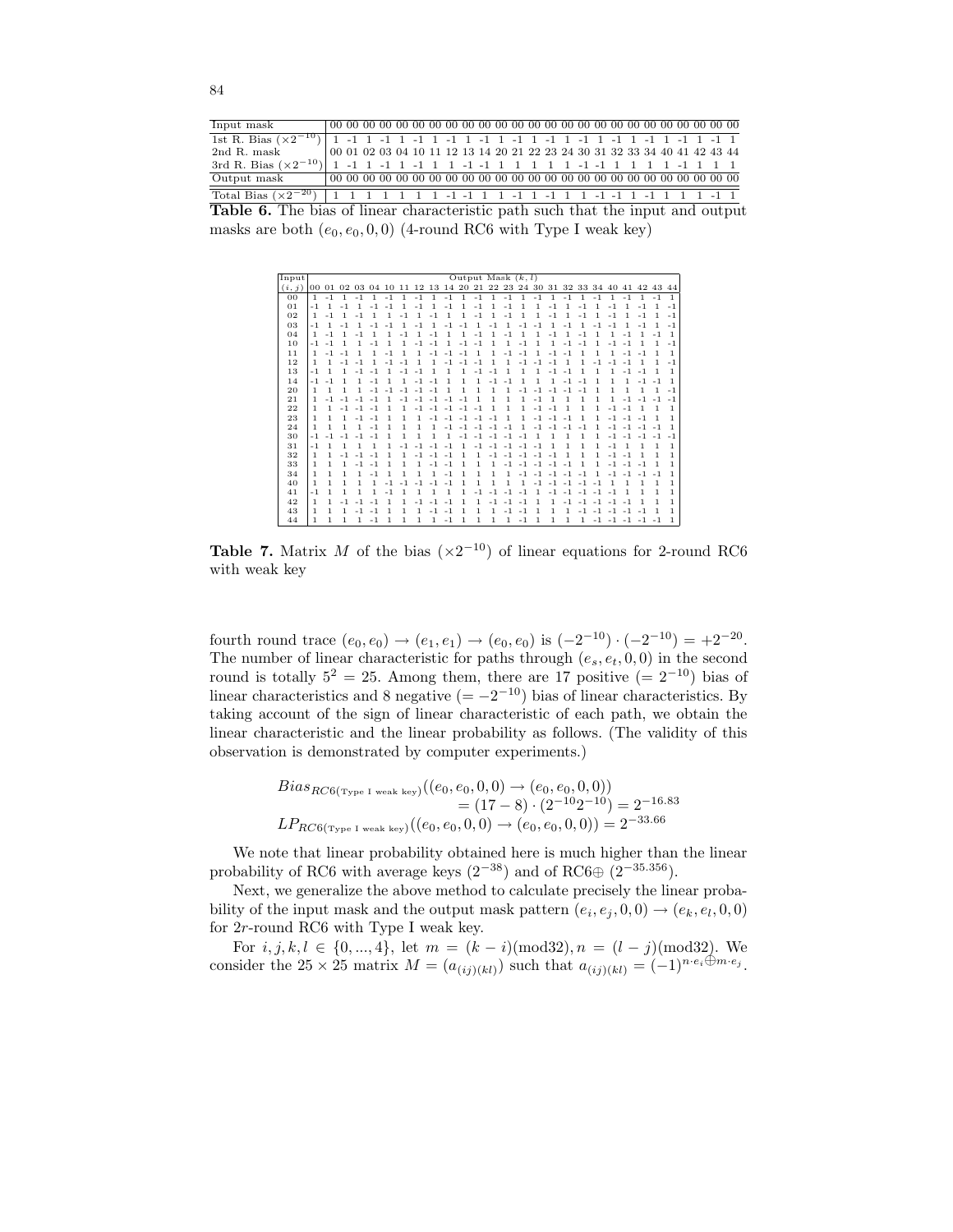| $lsb_5k_4k_3$ |    |                |  | $k_2$ $k_1$ $k_0$ $ lsb_5 $                                                                          | $k_4$ |  |  | $k_3$ $k_2$ $k_1$ $k_0$ $ lsb_5 $ $k_4$ $k_3$ $k_2$ $k_1$ $k_0$ $ lsb_5 $ $k_4$ $k_3$ $k_2$ $k_1$ $k_0$ |  |  |                           |  |  |          |
|---------------|----|----------------|--|------------------------------------------------------------------------------------------------------|-------|--|--|---------------------------------------------------------------------------------------------------------|--|--|---------------------------|--|--|----------|
|               |    |                |  |                                                                                                      |       |  |  |                                                                                                         |  |  |                           |  |  |          |
|               |    | 14 12 8        |  | 0 -16   9   -2 -12 8 0 -16   17   -14 12 8 0 -16   25   2 -12 8 0 -16                                |       |  |  |                                                                                                         |  |  |                           |  |  |          |
| 2             | 12 | - 8            |  | $0 - 16$ 16   10   $-4$ $-8$ 0 $-16$ 16   18   $-12$ 8 0 $-16$ 16   26   4 $-8$ 0 $-16$ 16           |       |  |  |                                                                                                         |  |  |                           |  |  |          |
|               | 10 | $\overline{4}$ |  | $-8$ 0 $-16$    11   $-6$ $-4$ $-8$ 0 $-16$    19   $-10$ 4 $-8$ 0 $-16$    27   6 $-4$ $-8$ 0 $-16$ |       |  |  |                                                                                                         |  |  |                           |  |  |          |
|               | 8  |                |  | $0-16$ 16 16 $ 12 $ -8 0 -16 16 16 $ 12 $ -8 0 -16 16 16 $ 12 $ 28   8 0 -16 16 16                   |       |  |  |                                                                                                         |  |  |                           |  |  |          |
| 5             | 6  |                |  | $-4$ $-8$ $0$ $-16$   13 $-10$ $4$ $-8$ $0$ $-16$   21 $-6$ $-4$ $-8$ $0$ $-16$   29   10 $4$ $-8$   |       |  |  |                                                                                                         |  |  |                           |  |  | $0 - 16$ |
| 6             |    |                |  | $0 - 16$ 16   14   -12 8 0 -16 16   22   -4 -8 0 -16 16   30   12 8 0 -16 16                         |       |  |  |                                                                                                         |  |  |                           |  |  |          |
|               |    | $2 - 12$ 8     |  | $0 - 16$   15   -14 12 8 0 -16   23   -2 -12 8                                                       |       |  |  |                                                                                                         |  |  | $0 - 16$ 31 4 12 8 0 - 16 |  |  |          |

**Table 8.** The bias  $(\times 2^{-4})$  of linear equation for addition(+)

(See Table 7.) Then, the bias of linear equation of 2r-round RC6 with Type I weak key can be calculated as follows.

$$
\Phi^{(r)} = 2^{-10r} M^r,
$$
  
\n
$$
Bias_{RC6(\text{Type I weak key})_{(2r)}}((e_i, e_j, 0, 0) \to (e_k, e_l, 0, 0)) = \Phi^{(r)}_{(ij)(kl)},
$$

where  $M<sup>r</sup>$  means the exponentiation of the integer matrix  $M$ .

In case of RC6 with arbitrary key, for the least significant five bits of extended key  $lsb_5(S[4i-2]), \, lsb_5(S[4i-1]),$  we calculate  $(k_{i4}, k_{i3}, k_{i2}, k_{i1}, k_{i0})$  and  $(h_{i4},$  $h_{i3}, h_{i2}, h_{i1}, h_{i0}$  by using Table 8, and also calculate the following matrix.

$$
K_i = diag(k_{i0}h_{i0}, k_{i0}h_{i1}, \dots, k_{i4}h_{i4}),
$$

where  $diag(a_0, a_1, \ldots)$  is the  $25 \times 25$  matrix whose diagonal elements are  $a_0, a_1, \ldots$ and other elements are all 0. For example, when  $lsb_5(S[2]) = 4$  and  $lsb_5(S[3]) =$ 26, then  $K_1$  is calculated as follows.

$$
K_1 = diag(2^{-3}, -2^{-2}, 0, -2^{-1}, 2^{-1}, 0, 0, 0, 0, 0, -2^{-2}, 2^{-1}, ..., -1, 1)
$$

Then, the bias of linear equation of 2r-round RC6 can be calculated by using a "Generalized Piling up lemma" of matrix representation as follows.

$$
Bias_{RC6_{(2r)}}((e_i, e_j, 0, 0) \to (e_k, e_l, 0, 0))
$$
  
=  $\Psi^{(r)}[K]_{(ij)(kl)}$   

$$
\Psi^{(r)}[K] = \prod_{i=1}^r (2^{-10}M \cdot K_i)
$$

Table 9 shows linear masks that take the maximum linear probability of RC6 with Type I weak key in the elements of  $25 \times 25$  matrix calculated as above. Now, we can get the maximal linear probability of  $(2r + 1)$ -round RC6 with the weak keys by combining the discussion in the case of 2r-round RC6 and one-round addition to the input side.

# 8 Multiple Linear Approximation of RC6

"Multiple Linear Approximation", which is proposed by Kaliski and Robshaw, is a technique to enable to attack ciphers using less amount of data. This technique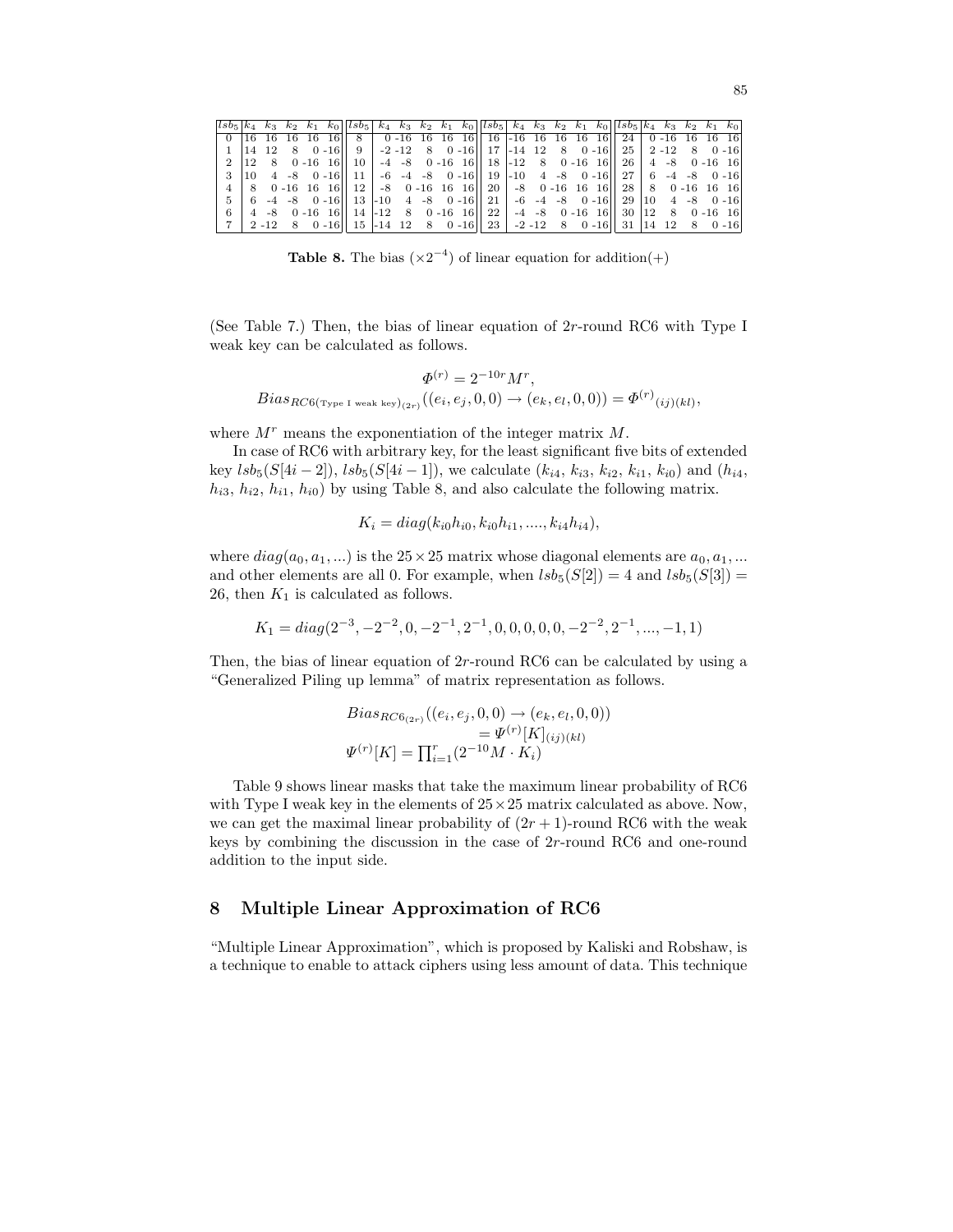|    |         | Rounds Input Mask Output Mask | <b>Bias</b>                                  |                                         | $LP$ comment      |
|----|---------|-------------------------------|----------------------------------------------|-----------------------------------------|-------------------|
|    | (i, j)  | (k, l)                        |                                              |                                         |                   |
| 3  | $(*,*)$ | $(*,*)$                       | $1 \cdot 2^{-10}$                            | $2^{-20}$                               | $1$ in $2^{20}$   |
| 5  | (3,8)   | (2,2)                         |                                              | $21 \cdot 2^{-20}$ 2 <sup>-31.214</sup> | $1$ in $2^{30}$   |
|    | (1,1)   | (3,3)                         | $101 \cdot 2^{-30}$ $2^{-46.682}$            |                                         | $1$ in $2^{40}$   |
| 9  | (1,1)   | (0,0)                         | $633 \cdot 2^{-40}$ $2^{-61.386}$            |                                         | $1$ in $2^{50}$   |
| 11 | (1,1)   | (2,2)                         | $4449 \cdot 2^{-50}$ 2-75.760                |                                         | $1$ in $2^{60}\,$ |
| 13 | (2,2)   | (2,2)                         | $24798 \cdot 2^{-60}$ 2 <sup>-90.804</sup>   |                                         | $1$ in $2^{70}\,$ |
| 15 | (2,2)   | (0,0)                         | $134645\cdot 2^{-70}   2^{-105.922}  $       |                                         | $1$ in $2^{80}$   |
| 17 | (2,2)   | (0,0)                         | $942657 \cdot 2^{-80}$ <sub>2</sub> -120.306 |                                         | $1$ in $2^{90}$   |

Table 9. The maximum linear probability of RC6 with Type I weak key

| linear approximation                             | linear probability | number |
|--------------------------------------------------|--------------------|--------|
| $Be_0 \oplus De_0 \oplus A'e_0 \oplus C'e_0 = 0$ | $2^{-(n-18(r-1))}$ |        |
| $Be_i \oplus De_0 \oplus A'e_0 \oplus C'e_0 = 0$ | $2^{-22-18(r-1)}$  | 4      |
| $Be_0 \oplus De_j \oplus A'e_0 \oplus C'e_0 = 0$ | $2^{-22-18(r-1)}$  | 4      |
| $Be_0 \oplus De_0 \oplus A'e_k \oplus C'e_0 = 0$ | $2^{-22-18(r-1)}$  | 4      |
| $Be_0 \oplus De_0 \oplus A'e_0 \oplus C'e_l = 0$ | $2^{-22-18(r-1)}$  | 4      |

Table 10. Linear approximations of 2r-round RC6 for multiple linear approximation

is quite effective if there exist several linear approximations that have almost maximum linear probability.

Let  $\epsilon_i$  be the bias of linear equation  $L_i: X\Gamma_{X_i} \oplus Y\Gamma_{Y_i} = 0, (i = 1, ..., n)$ with respect to  $Y = F(X)$ . Then we define *weight* according to  $\epsilon_i$  as being  $w_i = \epsilon_i/(\epsilon_0 + ... + \epsilon_n)$ . Let N be the number of known plaintexts and  $N_i$  the number of known plaintexts that satisfy linear approximation  $L_i$ . Then by utilizing the difference between  $w_iN_i$  and  $N/2$  it is not hard to distinguish a cipher from random permutations. The necessary number  $N$  of known plaintexts to distinguish a cipher from random permutations is  $C/(\sum_{i=1}^{n} \epsilon_i^2)$ , where C is a parameter which determines the success probability (e.g.,  $C = 4$  implies that the success probability is 95%).

By careful consideration of multiple linear approximation, we can see that it is sufficient for estimating necessary number of plaintexts to break a cipher that we get linear approximations whose linear equations are linearly independent. Recall the linear approximations which are discussed in the previous section. The linear approximations we should consider are all of the form  $Be_i \oplus De_j \oplus A'e_k \oplus C'e_l = 0$ . It is not difficult to see that there are at most 17 linearly independent linear approximations. We utilize 17 linear approximations (shown in Table 10), which are linearly independent and whose linear probabilities are comparatively high, in order to improve the efficiency of breaking RC6.

We estimate the necessary number  $N$  of plaintexts to distinguish RC6 from random permutations by applying linear approximations shown in Table 10 to the technique of multiple linear approximation. We note that the coefficients in the equations below are introduced in order to increase the success probability up to 95%.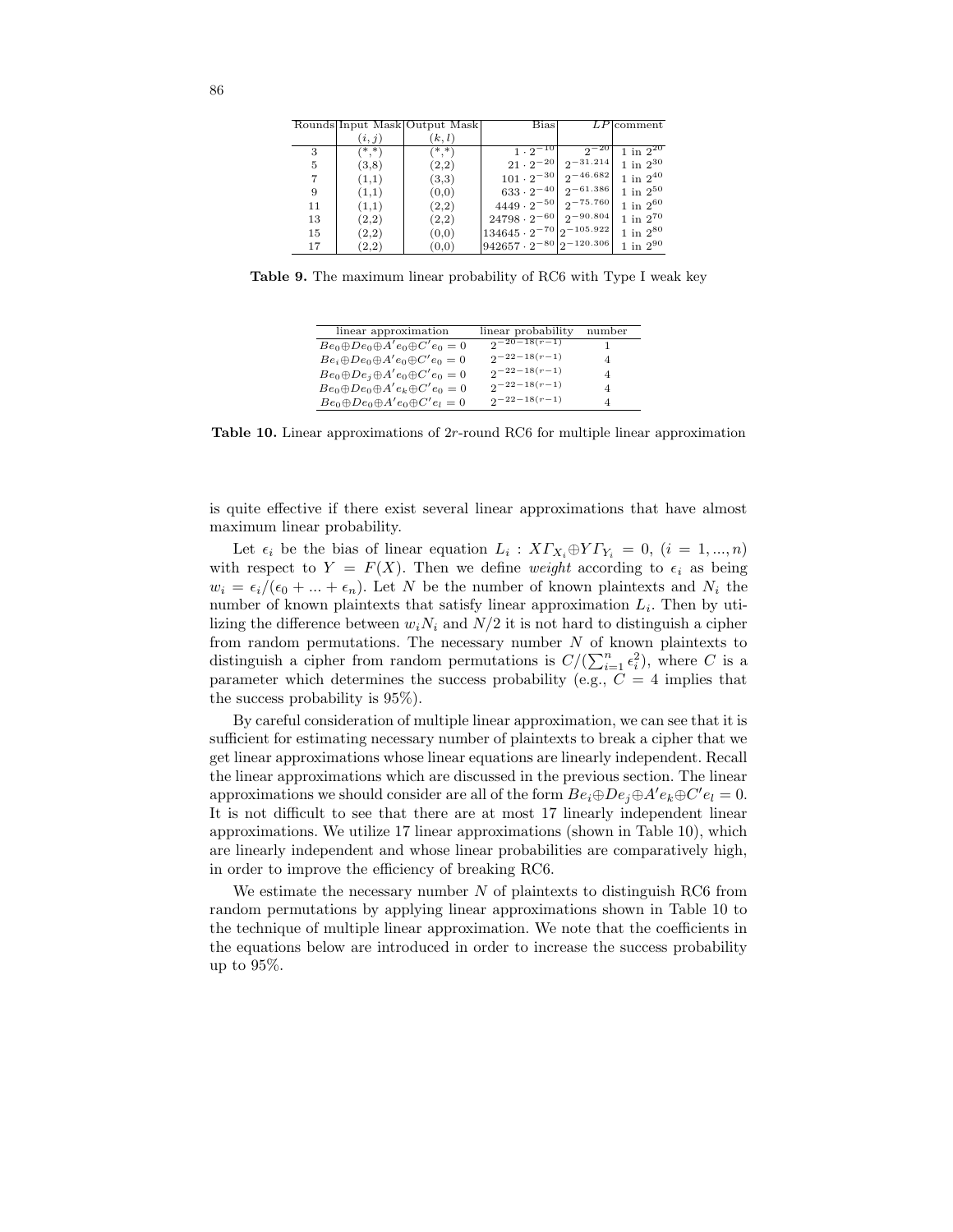| round |                        |                            |                                             | RC6 RC6(Type II weak key)RC6(Type I weak key) |
|-------|------------------------|----------------------------|---------------------------------------------|-----------------------------------------------|
| 3     |                        | $21.68$ $17.912$           | $1 \text{ in } 2^{16}$                      | 217.912<br>$(1 \text{ in } 2^{20})$           |
| 5     | $2^{39.68}$            | 233.268                    | $(1 \text{ in } 2^{24})$                    | 30.1261<br>$(1 \text{ in } 2^{30})$           |
|       |                        | $2^{57.68}$ $2^{48.624}$   | $(1 \text{ in } 2^{32})$                    | 245.712<br>$(1 \text{ in } 2^{40})$           |
| 9     |                        | $2^{75.68}$ $2^{63.980}$   | $(1 \text{ in } 2^{40})$                    | 260.260<br>$(1 \text{ in } 2^{50})$           |
| 11    |                        | $293.68$ $279.336$         | $(1 \text{ in } 2^{48})$                    | 0.75.111<br>$(1 \text{ in } 2^{60})$          |
| 13    | $2^{111.68}2^{94.692}$ |                            | $(1 \text{ in } 2^{56})$                    | 290.061<br>$(1 \text{ in } 2^{70})$           |
| 15    |                        | $2^{129.68}2^{110.048}$    | $(1 \text{ in } 2^{63})$                    | 2104.701<br>$(1 \text{ in } 2^{80})$          |
| 17    |                        | $2^{147.68}$ $2^{125.404}$ | $(1 \text{ in } 2^{70})$                    | $2^{119.423}$<br>$(1 \text{ in } 2^{90})$     |
| 19    |                        |                            | $2^{165.68}$ $2^{140.760}$ (1 in $2^{78}$ ) | $2^{134.227}$<br>$(1 \text{ in } 2^{100})$    |

Table 11. Distinguishing attack of RC6

$$
N = 4 \cdot (1/(2^{-20-18(r-1)} + 16 \cdot 2^{-22-18(r-1)}))
$$
  
= 4 \cdot 1/((1+2^{-2}) \cdot 2^{-18r}) = 2^{3.68+18r}

Similarly, we estimate the necessary number  $N$  of plaintexts to distinguish  $R\text{C6}\oplus$  (or RC6 with Type II weak key) from random permutations by seeing Table 3.

$$
N = 4/(17 \cdot 2^{-20 - 15.356(r-1)}) = 2^{2.556 + (15.356)r}
$$

Moreover, in case of RC6 with Type I weak key, we can pick up linearly independent 17 linear approximations according to the estimation for the linear probability of each input-output masks in Section 8.

Our attacking method, described in this section, is a known plaintext attack. It means that we do not restrict the form of inputs and thus that we can make full use of inputs, that is, the number  $2^{128}$  of plaintexts. Therefore, we can say that 13-round RC6 is distinguishable from random permutations and also that 15-round RC6 $\oplus$ , 17-round RC6 with weak keys whose fraction is  $2^{-90}$  is distinguishable from random permutations. We summarize these results in Table 11.

## Key Recovery of RC6

In this section, we consider the key recovery of  $(2r + 2)$ -round RC6 by utilizing the distinguishability result of  $(2r + 1)$ -round RC6. We adopt a typical method "1-round elimination attack" as same as the method by Knudsen and Meier [13] for key recovery in the following: apply multiple linear approximation to RC6 through the 2nd round to the  $2r + 2$ th round, search exhaustively for the extended key  $S[0], S[1]$  (64 bits in total), and use them and the value in the position before key addition of the first round to find a target key. (See Figure 3.)

Since the necessary data size for distinguishing attacker to success the attack is  $4p^{-1}$  with probability 95%, (which is calculated using the linear approximation with the linear probability  $p$ ), we claim by our experience that we need the number  $4np^{-1}$  of known plaintexts and the number  $4p^{-1}2^n$  of computation of the round-function for the number  $n(= 64)$  of the target key bits with probability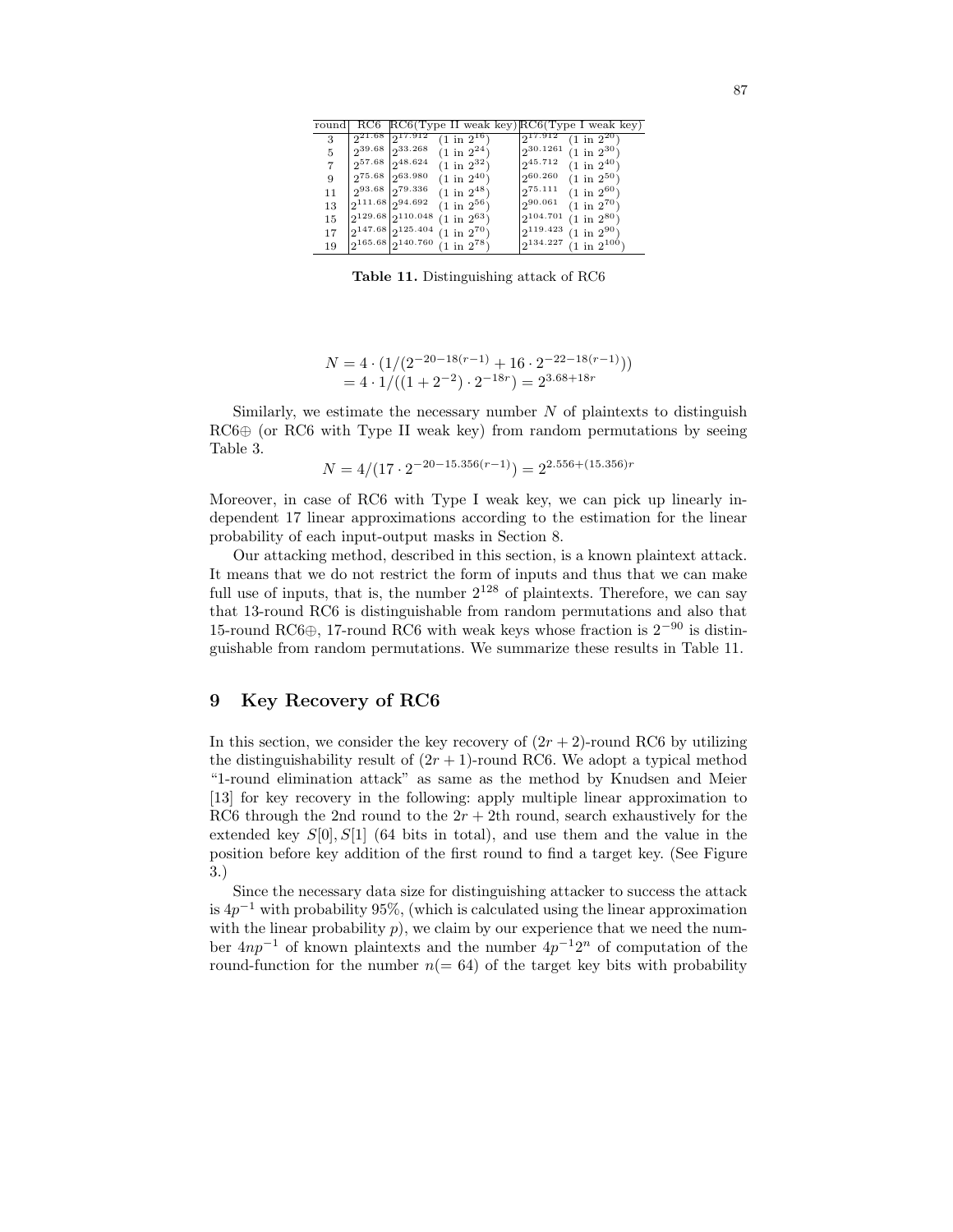

Fig. 3. 1-round elimination attack

| Rounds | Target                                  |              | $\#\text{Texts}$ Complexity | Comments                    |
|--------|-----------------------------------------|--------------|-----------------------------|-----------------------------|
| 4      | RC6                                     | $2^{29.68}$  | 295.68                      |                             |
| 6      | RC6                                     | $2^{47.68}$  | 2113.68                     |                             |
| 8      | RC6                                     | 265.68       | 2131.68                     |                             |
| 10     | RC6                                     | 283.68       | 2149.68                     |                             |
| 12     | RC6                                     | $2^{101.68}$ | 2167.68                     |                             |
| 14     | RC6                                     | $2^{119.68}$ | 2185.68                     |                             |
| 16     | RC6 weak key $\left 2^{118.048}\right $ |              | 2184.048                    | 1 in $2^{64}$ (Type II)     |
| 18     | $\rm{RC6}$ weak key $2^{127.423}$       |              | $2^{193.423}$               | $1$ in $2^{90}$<br>(Tvpe I) |

Table 12. Key recovery of RC6

95% by the one-round elimination method. Thus, we can summarize the necessary data size and complexity to find the target extended key by the one-round elimination method in Table 12.

Thus we conclude that the 64-bit target extended key of 14-round RC6 can be recovered with probability 95% by Multiple Linear Attack with the number  $2^{119.68}$  of known plaintexts and the number  $2^{185.68}$  of computation of the roundfunction. Also that the 64-bit target extended key of 18-round RC6 with weak key, (the fraction is  $2^{-90}$ ), can be recovered with probability 95% by Multiple Linear Attack with the number  $2^{127.423}$  of known plaintexts and the number of  $2^{64}$  of memory, and the number  $2^{193.423}$  of computation of the round-function.

## References

- 1. A. Biryukov and E. Kushilevitz. Improved cryptanalysis of RC5. EUROCRYPT'98, LNCS 1403, pp.85–99, 1998.
- 2. J. Borst, B. Preneel, and J. Vandewalle. Linear cryptanalysis of RC5 and RC6. FSE'99, LNCS 1636, pp.16–30, 1999.
- 3. S. Contini, R.L. Rivest, M.J.B. Robshaw, and Y.L. Yin. The security of the RC6 block cipher. v.1.0, August 20, 1998. Available at http://www.rsasecurity.com/rsalabs/rc6/.